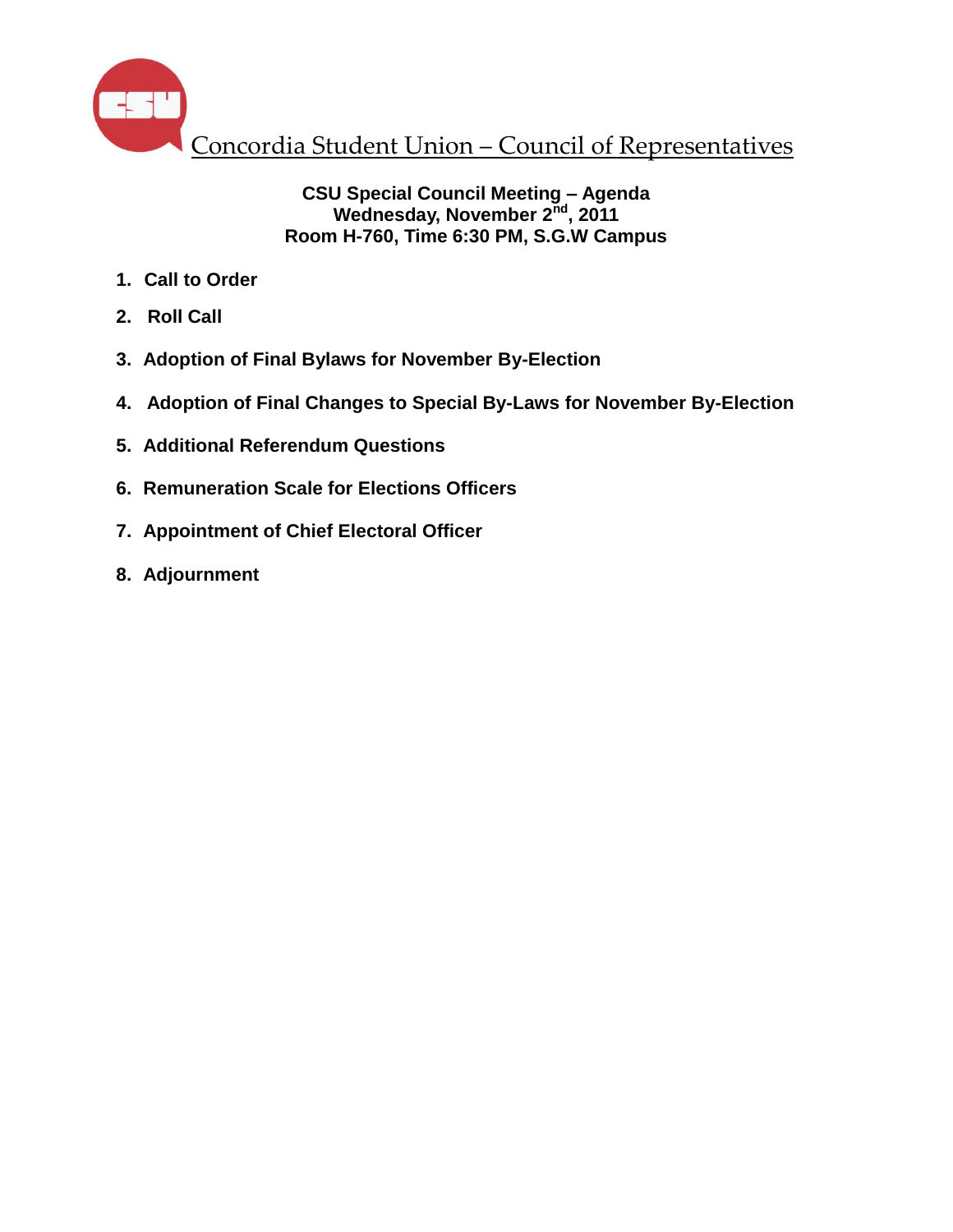

Special Council Meeting November  $2<sup>nd</sup>$ , 2011

1. Call to Order Meeting is called to order at 6:37 pm.

**Kyle Mcloughlin:** Moves to appoint Chad Walcott as interim chair. **Simon-Pier Lauzon:** Seconds.

**Vote:**

All in favour of appointing Chad Walcott as interim chair: unanimous.

2. Approval of the Agenda

Points 3 and 4 of the agenda will be done in reverse order.

3. Adoption of Final Bylaws for November By-Election

Lex Gill: Extending the election by 1 week means we can tie up all the loose ends. Anything we would have put on the March election has now been consolidated. We amalgamated special Bylaws B, D, F, and G into special Bylaw I: a collection of all our fees.

Student centre fee (student union fund) is decreased by 50 cents. Because there is an ongoing student space survey in research process, we didn't think it would be fair to decrease it more than this. There is no sense of urgency. We changed the name of the fee to Student Space, Access to Education, and Legal Contingency fee. We can still use the money to purchase the student centre. Students don't necessarily want one building; we are saving the next CSU another referendum to change the wording.

She is optimistic about the current lawsuit, but on the advice of her lawyer, the new Bylaws include a clause that stipulates that if we lose that lawsuit, there is be a way to access that fund. This fund could be used to settle any lawsuit.

She is proud of special Bylaw I. It is neater, more organized, and more effective. It solidifies a lot of things they have been working on.

She urges someone to propose a mention to amend the referendum question to takeout the sunset clause to expire in 2013.

**Cameron Monagle:** Presents a motion for all of the proposed amendments.

**Melanie Hotchkiss:** Seconds.

**Vote:**

All in favour of adopting the amendments: unanimous.

**Cameron Monagle:** The fund will be acting as, in some ways, a general operating fund.

**Melanie Hotchkiss**: Motivates accepting the Bylaws.

## **Vote:**

All in favour of adopting the bylaws for the November by-election: unanimous.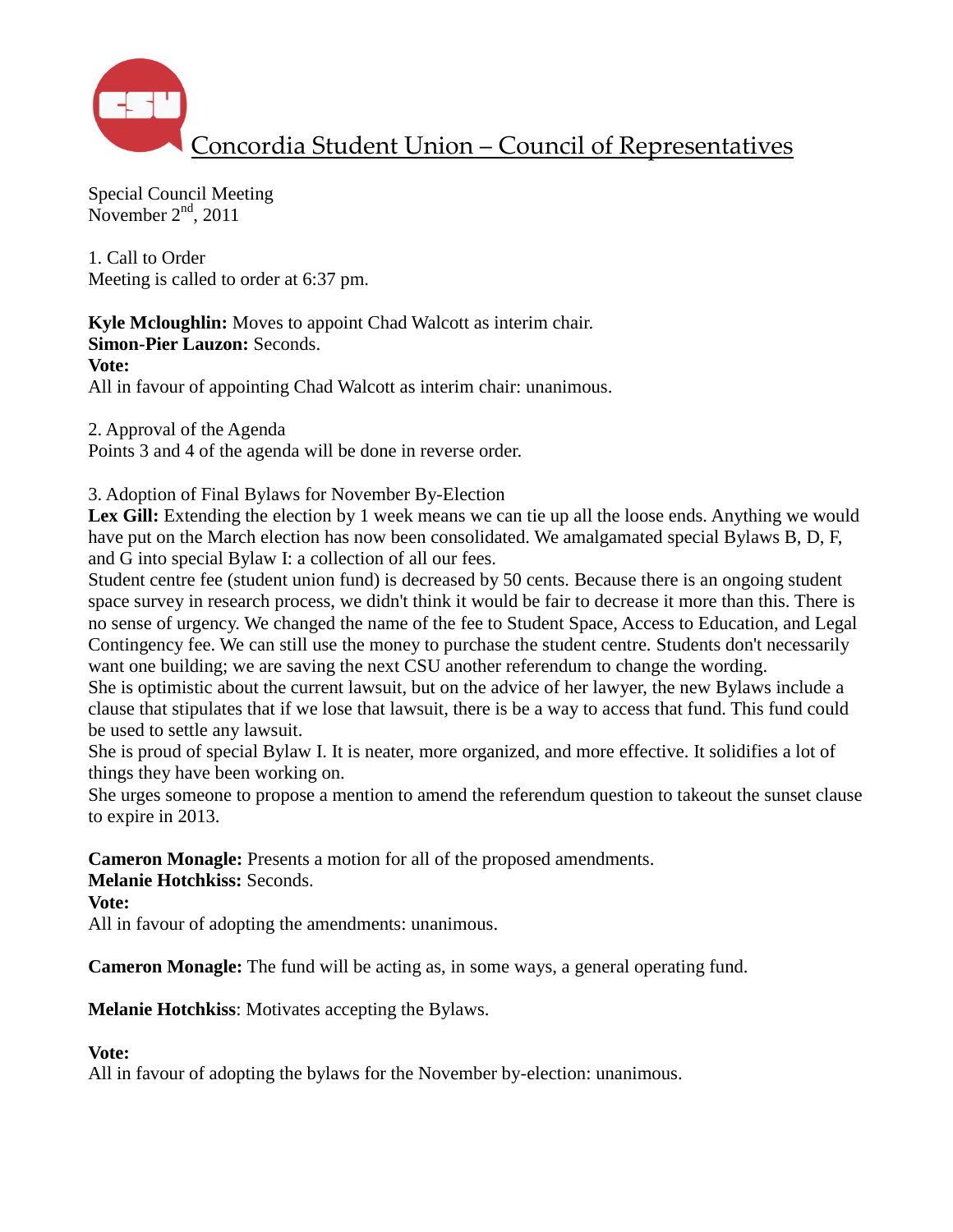

Concordia Student Union – Council of Representatives

4. Adoption of Final Changes to Special By-Laws for November By-Election Lex Gill: Only change to regular Bylaws was to 9.6 clarifying the process of petition to call a referendum.

## **Vote:**

All in favour of adopting the final changes to bylaws: unanimous.

5. Additional Referendum Questions 5.A. Reaffirmation of CSU position on tuition fee increases **Bruno Joyal:** Moves to adopt them omnibus. **Iain Meyer-Macaulay:** Seconds. All in favour of adopting additional referendum questions omnibus: unanimous.

6. Adoption of Remuneration Scale for Elections Officers (as per Standing Regulation 153) Lex Gill: Sorry for speaking a lot. Jordan Lindsay went through the elections budget from last year. The proposal would be for any referendum, bi-election, and March election. The CEO would make a \$1500 honorarium for a by-election, and \$3000 for the March election. Polling clerks would make 10\$/hr. The DEO honorarium would be between \$800 and \$1600 for a by-election, and \$800- \$2400 for a March election.

Costs of elections have gone up. The elections budget line might go to FINCOM.

**Melanie Hotchkiss:** Moves to adopt the above. **Ali Moenk:** Seconds.

**AJ West:** Do we know how must it cost for previous elections?

**Morgan Pudwell:** Last year there were \$10 000 worth of CEO and DEO bonuses.

**Lex Gill:** Is fairly certain that in 2005, the CEO made 500\$.

## **Vote:**

All in favour of adopting the motion as it is currently worded: unanimous.

7. Unfinished Business 7.A. Chief Electoral Officer **Morgan Pudwell**: exact wording.

**Tomer Shavit**: Will be defending during the Judicial Board hearing. We will appeal. There is evidence of nonverbal communication. Was this approved by Appointments Committee?

**Melissa Fuller:** Appointments Committee met yesterday, but not for discussing the CEO. We are awaiting Judicial Board's decision. Therefore, we invited every applicant.